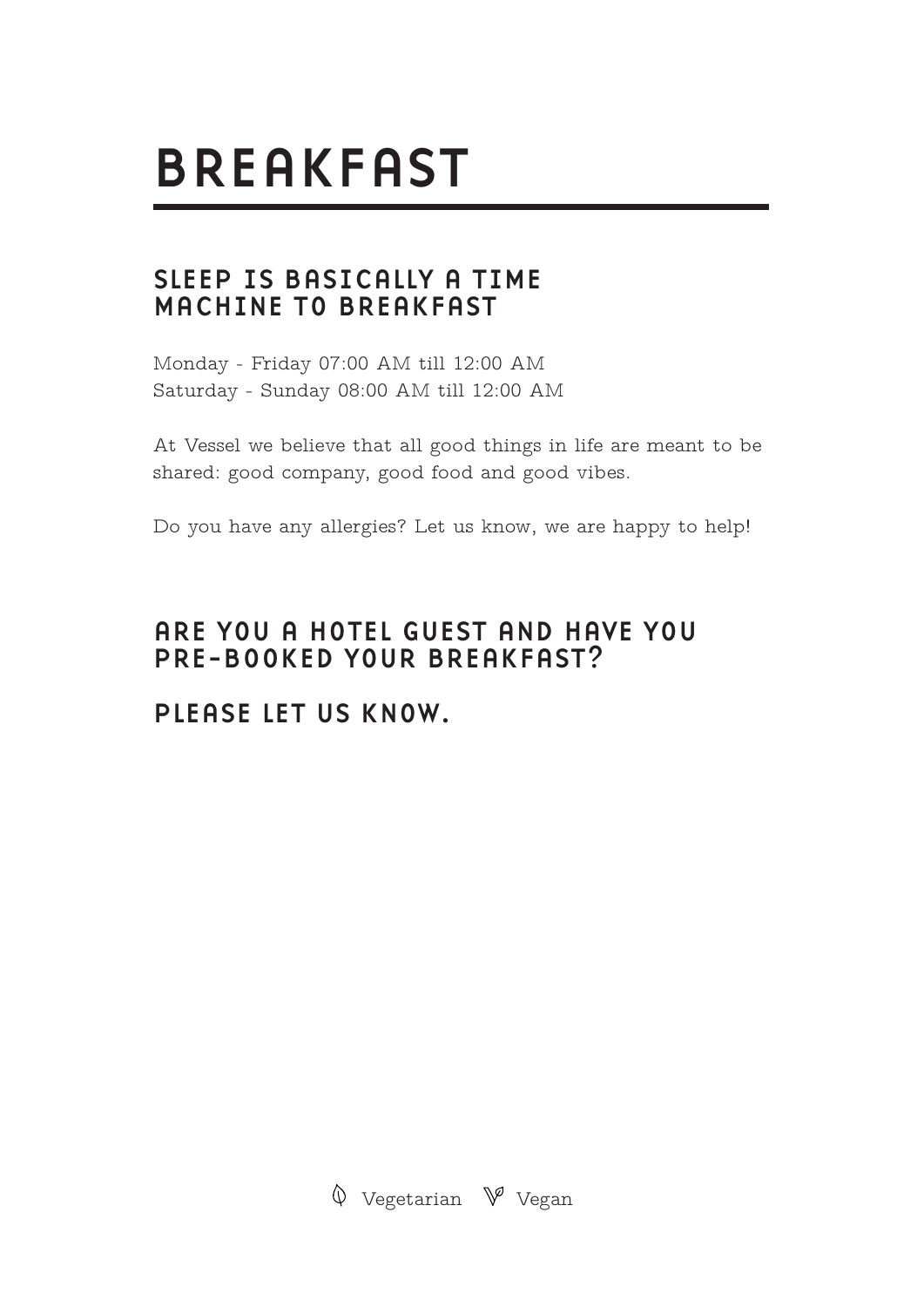### **BREAKFAST**

**Yoghurt bowl 11.5**

Fresh fruit, granola **Options:** / Dairy / Coconut / Soy

**Toasted sourdough with choice of eggs 8.5**

#### **Egg options: Add ons:**

- / Fried / Avocado salsa 3
- / Sunny side up / Hollandaise sauce 2
	-
- / Poached / Smoked salmon 4
- / Scrambled 1.5 / Smoked chicken fillet 3.5
	-

**Grilled cheese sandwich 8.5** Pesto, rocket - Add on: Pata negra 6

- **Dutch wentelteefjes 11.5** Dutch 'hangop', fresh fruit
- **Croissant 3.5**

Cinnamon butter, jam

- / Boiled / Cheese 2.5
- / Omelet 3 / Bacon 3